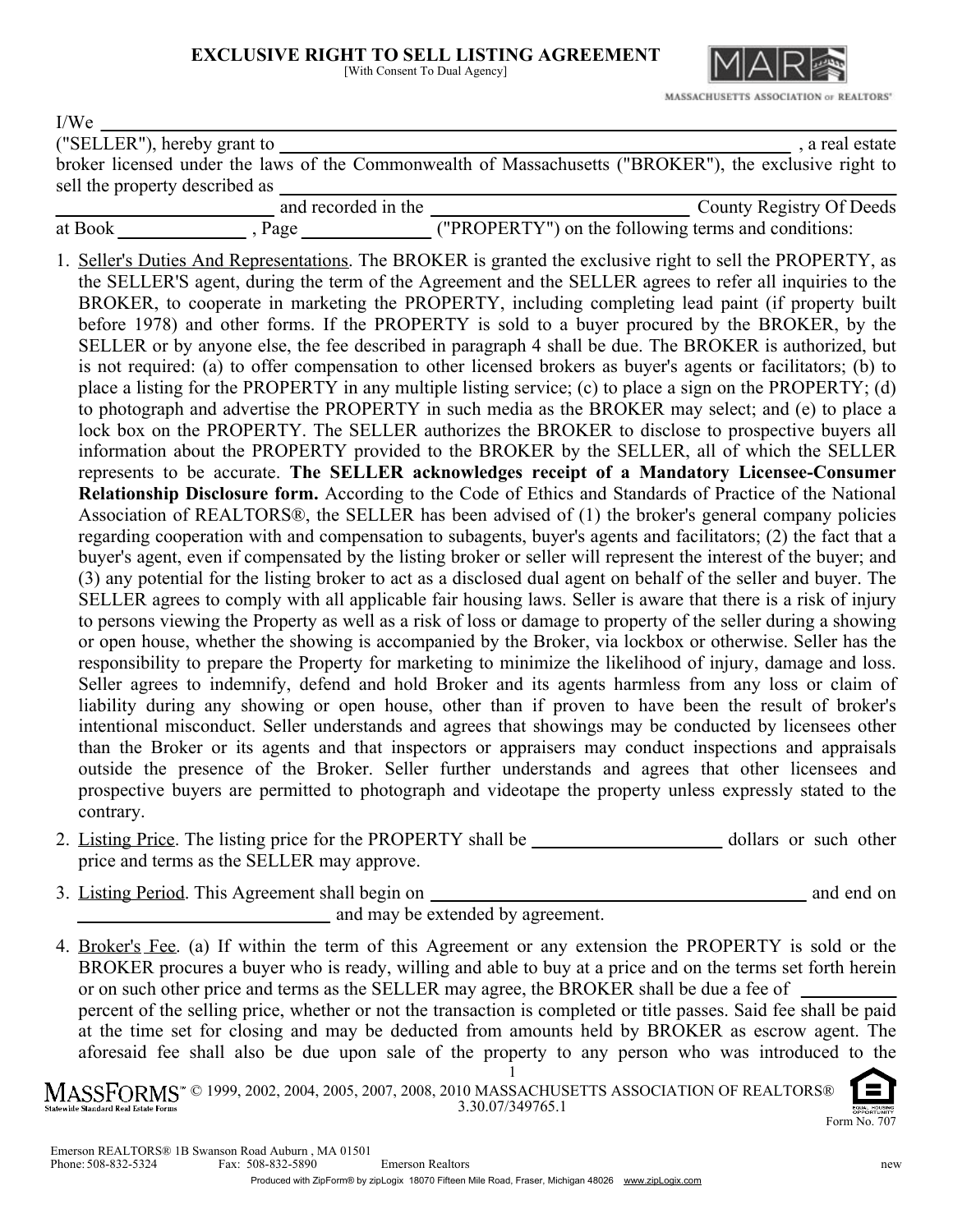

MASSACHUSETTS ASSOCIATION or REALTORS'

PROPERTY during the aforesaid term or any extension or who entered into an agreement to purchase during the term, during any extension or within \_\_\_\_\_\_\_\_\_\_ days after expiration of the term or any extension, regardless of the date that title passes, except if the SELLER has entered into an exclusive agreement with another broker in good faith, in which case the BROKER shall be entitled to receive only the difference between the fee set forth herein and any lesser net fee paid to the other broker. If any deposit is retained by the SELLER as liquidated damages for default by the buyer under any agreement for sale of the PROPERTY, the BROKER shall be due one-half (1/2) of the amount so retained, but not more than an amount equal to the full commission that would have been paid to BROKER if a sale had been completed.

(b) SELLER shall not pay any other broker for services in connection with sale of the PROPERTY nor give any instruction that reduces the BROKER'S fee, except if the BROKER has given written consent. Acceptance of escrowed funds shall not constitute consent. Should SELLER violate the foregoing provision and BROKER initiates or is caused to participate in any lawsuit, arbitration or other proceeding, including an interpleader action, BROKER shall be reimbursed by SELLER: (i) for BROKER'S reasonable attorneys' fees and costs; and (ii) to receive from SELLER interest at the legal rate on the amount due BROKER.

(c) All disputes, claims or controversies arising out of or related to this Agreement shall, upon demand of either party, be submitted for binding arbitration, to the local association/board of REALTORS® or, in the event the association/board declines to hear the matter, to the American Arbitration Association ("AAA") or, upon mutual agreement, to another dispute resolution service. The REALTOR® arbitration proceedings shall be conducted by a panel of three (3) arbitrators according to the then current rules of the association/board of REALTORS® (or, if before AAA, by a single arbitrator according to the consumer arbitration rules, or if not applicable, to the commercial arbitration rules of the AAA), and all proceedings will be conducted at a location in Massachusetts chosen by the arbitrator. Except as provided for proceedings pursuant to paragraph (b), reasonable attorneys' fees and costs shall be awarded to the generally prevailing party in the arbitration or lawsuit. Should either party file a claim for violation of General Laws Chapter 93A, the prevailing party (including any agent of the BROKER) shall be entitled to recover reasonable attorneys' fees and costs, but no fees and costs shall be recovered in the event that a tender of settlement was made in advance of suit, but rejected, and the court or arbitrator determines that the rejected tender was reasonable in relationship to the injury actually suffered.

- 5. Broker Cooperation. BROKER hereby advises SELLER that BROKER will offer compensation to cooperating real estate licensees as follows: buyer's agents (non-agents) must be signed. SELLER hereby authorizes the BROKER to disclose to prospective buyers whether an offer has been submitted on the PROPERTY and to disclose whether the offer is from a buyer introduced to the PROPERTY by the listing agent, by another licensee associated with the BROKER, or by a cooperating broker. Disclosure of the price and other terms of any offer shall remain confidential until closing, unless otherwise authorized by SELLER. % of the selling price; facilitators % of the selling price. If subagency will be offered, Consent To Subagency form
- 6. Broker's Duties. The BROKER agrees to use reasonable efforts in marketing the PROPERTY and agrees to BROKER shall have no obligation to continue to market the PROPERTY after an offer has been accepted and shall have no obligation to present any offer once an offer has been accepted and while a transaction is pending. The BROKER is not hired as a property inspector, tax advisor or attorney and if such services are desired SELLER should hire professionals. It shall not constitute a violation of any duty owed by the BROKER or by any agent associated with the BROKER to advise a prospective buyer of the availability of a competing property or to assist a buyer with the purchase of another property. list the PROPERTY with the multiple listing service. The